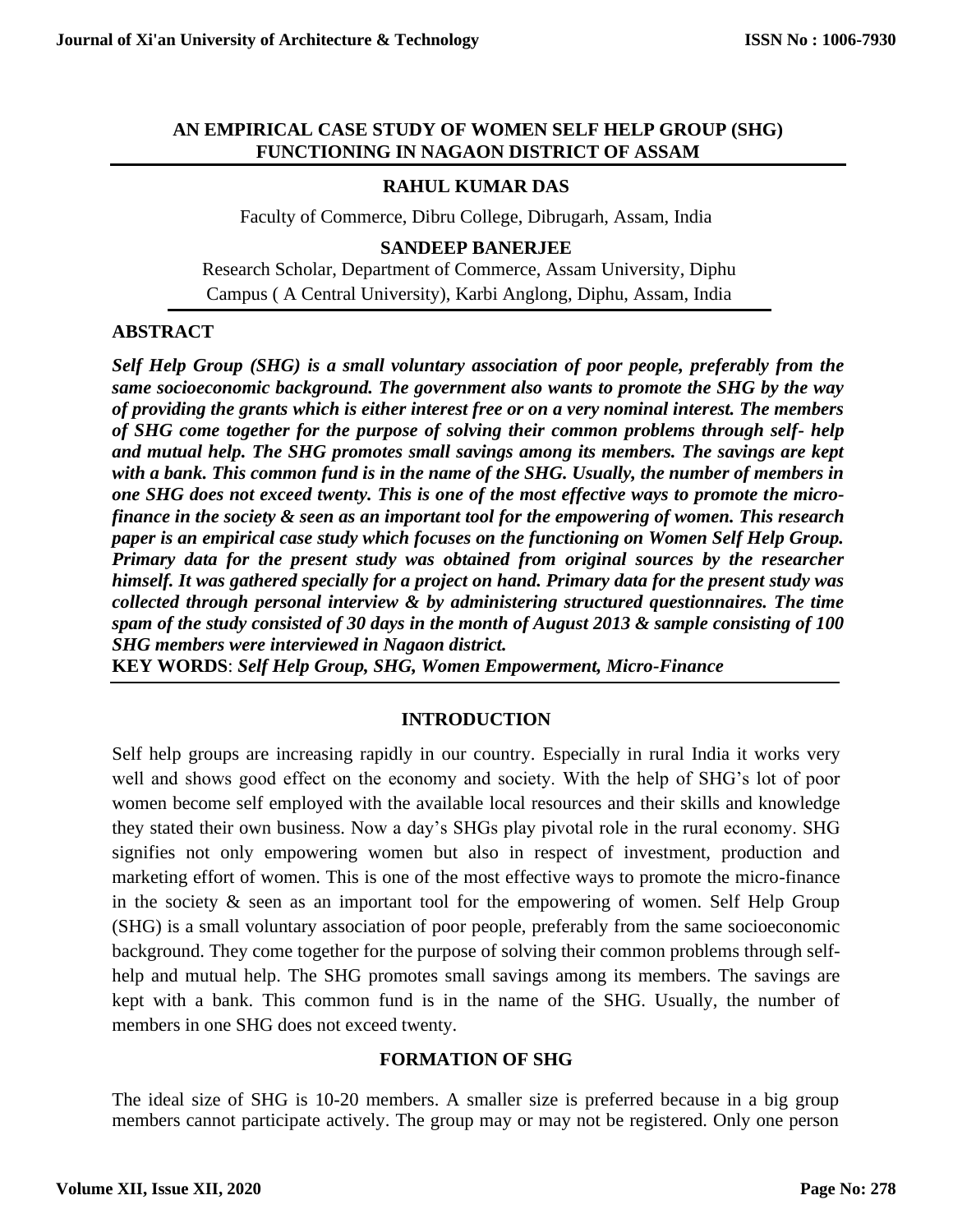from one family can become member of a SHG. A group of either men or women is formed. A mixed group is generally not preferred. It is important that the members have a common social and financial background. For example, the group should be of farmers, artisans, craftsmen, housemaids, mill workers etc. The advantage of a homogeneous group is that members can interact freely. Following could be some of common factors for membership of SHG: Women / men from poor households.

- 1. Those with dry land holding not more than 2 acres.
- 2. Having no access to safe drinking water
- 3. Having illiterate adults in family
- 4. Presence of alcoholic or drug addict or a person with prolonged illness in the family.

# **OBJECTIVES OF THE STUDY**

Following are the objectives of the study

- 1. To find out the impact of SHG on society
- 2. To find out the income group of women SHG members
- 3. To find out the education status of the women SHG members
- 4. To find out the major purpose of women SHG groups

# **RESEARCH METHODOLOGY**

The following methodology has been used for this study:

- 1. Selecting the sample method  $\&$  samples: The method adopted for this research was purposive sampling method.
- 2. All the respondents were interviewed with the help of structured questionnaire which included both close as well as open ended questions.
- 3. The approved questionnaire was executed  $&$  responses were taken. Any difficulties felt in understanding of the question were cleared.
- 4. The finding was classified, tabulated and analyzed.
- 5. Sample size: The total 100 number of women SHG members were selected as sample size which comes to around 3 % of the total population.

# **DATA COLLECTION**

Primary data is obtained from original sources by the researcher himself. It is gathered specially for a project on hand. Primary data is personally developed. It gives the latest information primary data is the data that has been observed or recorded by the researcher for the first time best of his knowledge. Primary data here was collected through personal interview & by administering structured questionnaires. The time span of the study consisted of 30 days & sample consisting of 100 SHG members interviewed in Nagaon district.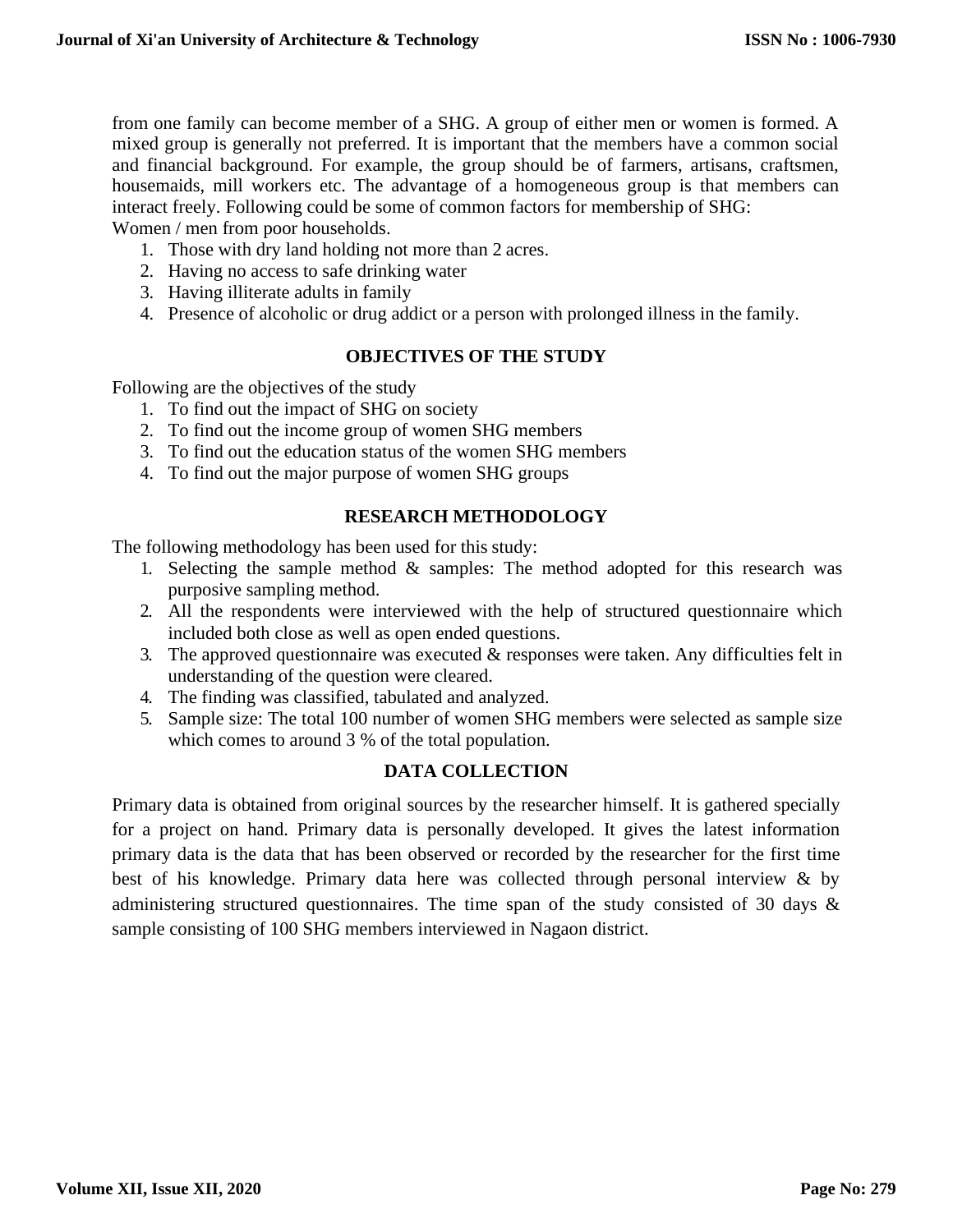| Sr. No.               | <b>Income per Annum</b> | No. of<br><b>Respondents</b> |
|-----------------------|-------------------------|------------------------------|
|                       | Below Rs. 10, 000       |                              |
| $\mathcal{D}_{\cdot}$ | Rs 10000 to Rs. 20000   |                              |
| $\mathcal{R}$         | Rs. 20000 to Rs. 30000  | 15                           |
|                       | Rs. 30000 to Rs. 40000  | 37                           |
| 5                     | More than 40000         | 44                           |
|                       | Total                   | 100                          |

# **ANALYSIS AND INTERPRETATIONS Income per annum of SHG Members**

 *Source***:** *Field Work Data*

Above table shows the income level of the respondents. From the collected respondents 4% respondents are having income from Rs. 10000 to Rs. 20000, about 15% respondents are having income from Rs. 20000 to Rs. 30000, about 37% respondents are having income between Rs. 30000 to Rs. 40000 and about 44% respondents are have income more than Rs. 40000.\

| Sr. No. | <b>Education</b><br><b>Status</b> | <b>No. of Respondents</b> |
|---------|-----------------------------------|---------------------------|
|         | Illiterate                        | 15                        |
| 2       | Primary                           | 5                         |
| 3       | Secondary                         | 3                         |
|         | Higher                            | 51                        |
|         | Secondary                         |                           |
| 5       | Graduation                        | 26                        |
| 6       | <b>Post Graduation</b>            |                           |
|         | <b>Total</b>                      | 100                       |

**Education Status of SHG Members**

 *Source: Field Work Data*

Above table shows the education status of the respondents. From the collected respondents 15% respondents are illiterate, 5% have got education up to primary level, 3% are have education up to secondary level, 51% have education up to higher secondary level and 26% respondents are graduate but no one is there post graduate.

| <b>Members working in SHG</b> |  |  |  |
|-------------------------------|--|--|--|
|-------------------------------|--|--|--|

| Sr.<br>No.              | <b>Members of SHG</b> | No. of<br><b>Respondents</b> |
|-------------------------|-----------------------|------------------------------|
|                         | Less than 5 Members   | 25                           |
| 2                       | 6 to 10 Members       | 25                           |
| $\mathcal{R}$           | 11 to 15 members      | 22                           |
|                         | 16 to 20 Members      | 18                           |
| $\overline{\mathbf{5}}$ | More than 21          | 10                           |
|                         | members               |                              |
|                         | Total                 |                              |

*Source: Field Work Data*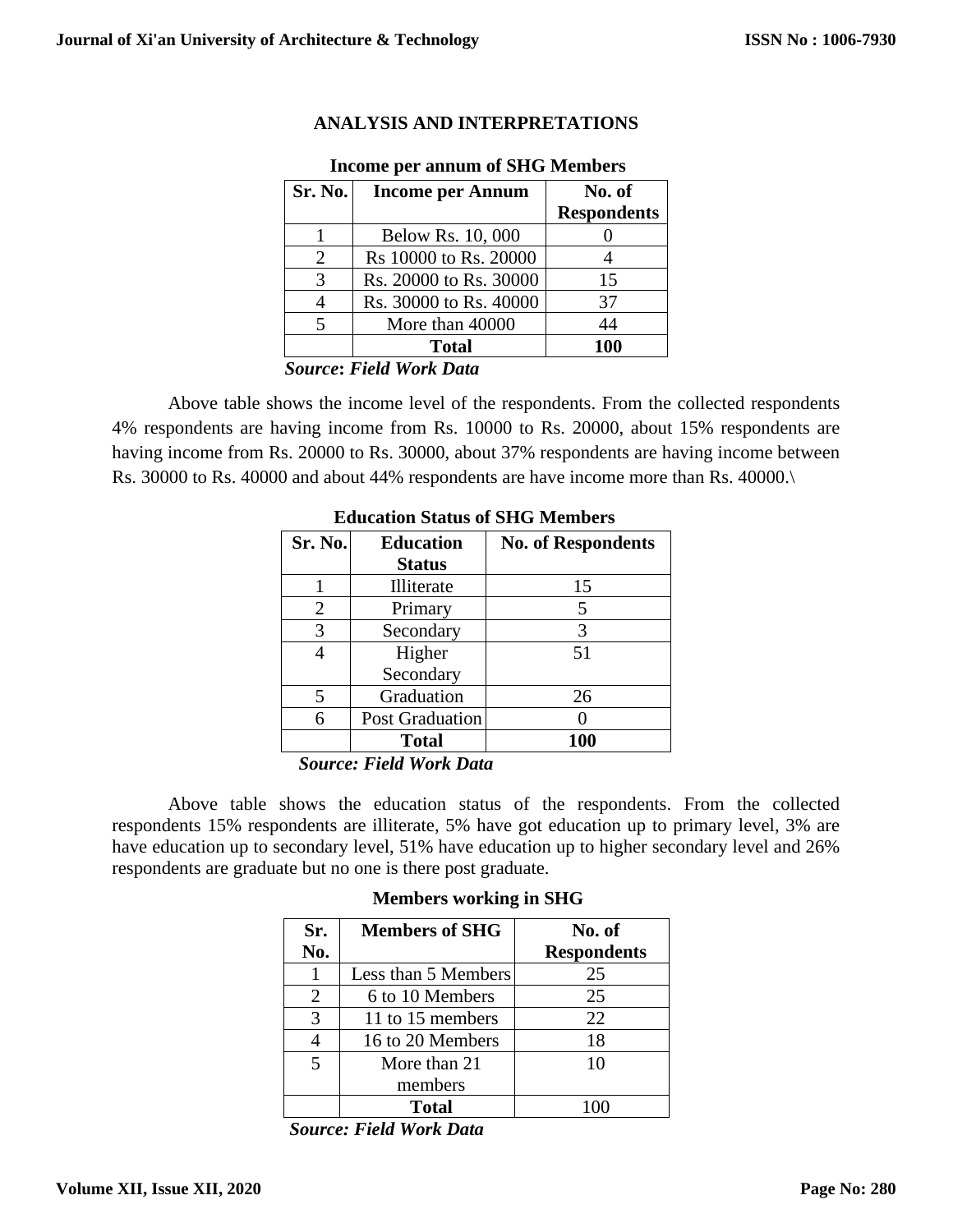From the collected respondents 25% SHG group have below than 5 members, another 25% groups are have members up to 6 to 10 members, 22% groups are have 11 to 15 members, 18% groups have members between 16 to 20 members and 10% groups are have more than 21 members.

| Sr.            | <b>Purpose of SHG</b> | No. of             |
|----------------|-----------------------|--------------------|
| No.            |                       | <b>Respondents</b> |
|                | Self-employment       | 12                 |
| $\mathfrak{D}$ | <b>Starting Group</b> | 27                 |
|                | business              |                    |
| 3              | Personal work         | 25                 |
|                | Any other             | 36                 |
|                | <b>Total</b>          | 100                |

### **Basic purpose of SHG**

 *Source: Field Work Data*

Above table shows the purpose of the SHG group. From the collected respondents 12% groups have basic purpose is self employment, 27% respondents purpose is starting group business, 25% are have personal work purpose and 36% respondents opined the purpose is any other.

**Average of amount of loan borrowed by the SHG MEMBERS**

| Sr. | <b>Loan borrowed</b>   | No. of             |
|-----|------------------------|--------------------|
| No. |                        | <b>Respondents</b> |
|     | Below than Rs. 5000    | 2                  |
| 2   | Rs. 5000 to Rs. 10000  | 6                  |
| 3   | Rs. 10000 to Rs.       | 21                 |
|     | 15000                  |                    |
| 4   | Rs. 15000 to Rs.       | 24                 |
|     | 20000                  |                    |
| 5   | More than Rs. 20000    | 47                 |
|     | <b>Total</b>           | <b>100</b>         |
|     | Course Eisld Work Data |                    |

 *Source: Field Work Data*

Above table it is shown average amount of loan borrowed by SHG members. From the collected respondents 2% says that it is below than Rs. 5000, 6% says that it is between Rs. 5000 to Rs. 10000, 21% respondents says that loan amount is between Rs. 10000 to Rs. 15000, 24% opined that it is between Rs. 15000 to Rs. 20000 and 47% respondents it is said that loan amount borrowed more than Rs. 20000.

|  |  |  |  | Self Help Group receive any government grant |  |
|--|--|--|--|----------------------------------------------|--|
|--|--|--|--|----------------------------------------------|--|

| Sr. No. Government grant to | No. of             |
|-----------------------------|--------------------|
| <b>SHG</b>                  | <b>Respondents</b> |
| Yes                         | 100                |
| No.                         |                    |
| <b>Total</b>                | 100                |

 *Source: Field Work Data*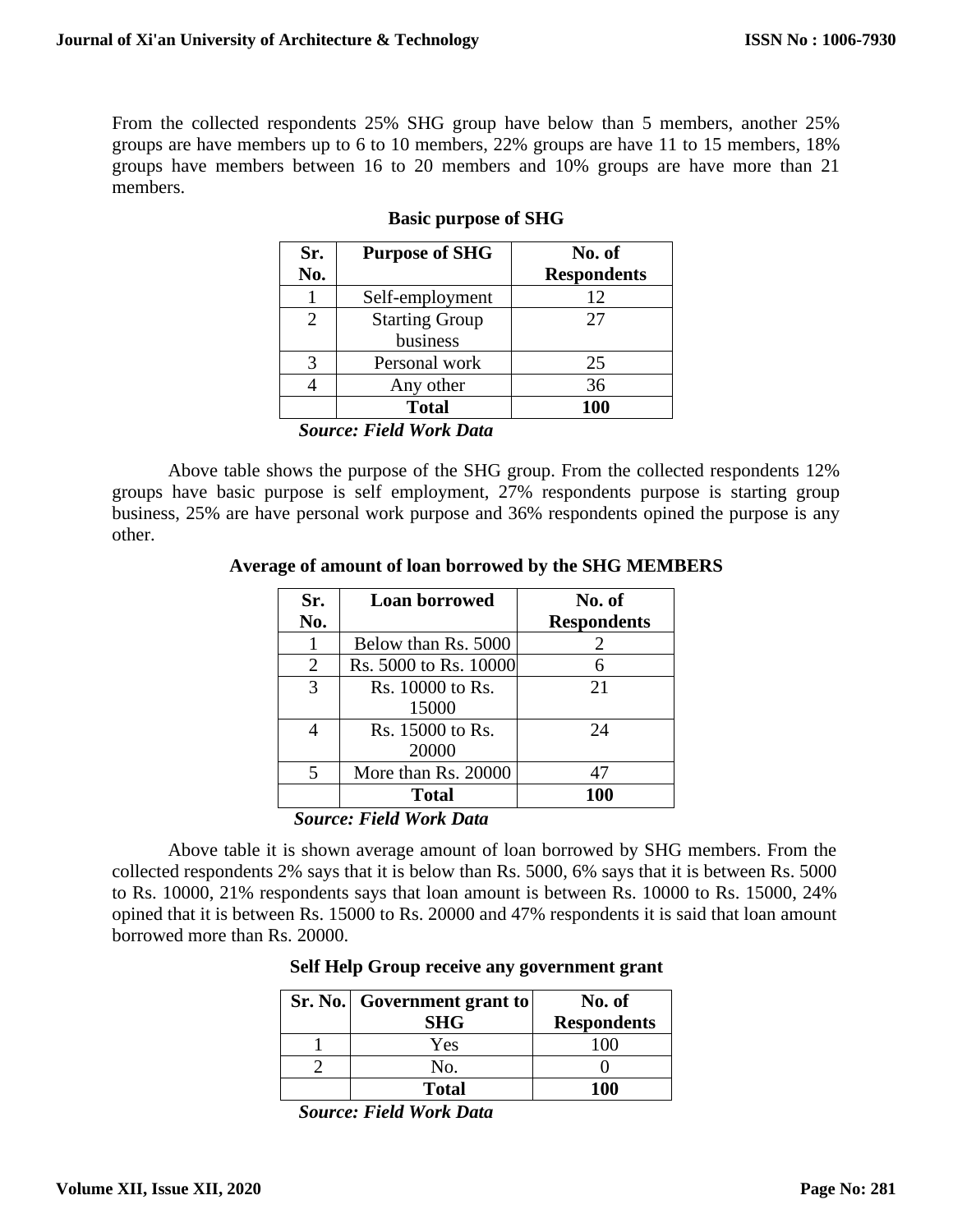Above table shows that all the respondents have got government grants to their Self Help Group.

| Sr. No. | <b>SSI Unit</b> | No. of<br><b>Respondents</b> |
|---------|-----------------|------------------------------|
|         | Yes             | 55                           |
|         | No              |                              |
|         | <b>Total</b>    | 100                          |

### **Started any small scale business in your SHG**

 *Source: Field Work Data*

Above table it is shown that how many SHG group has started SSI unit. From the collected respondents 55% SHG group opined that they have started SSI unit and 45% groups didn't started any SSI unit.

| Sr. No. | <b>Interest Rate</b> | <b>No. of Respondents</b> |
|---------|----------------------|---------------------------|
|         | Below than 2%        |                           |
|         | 2% to 4%             | 23                        |
|         | 5% to 6%             | 48                        |
|         | More than 6%         | 27                        |
|         | Total                | 100                       |

### **Interest rate on the SHG loan to members**

### *Source: Field Work Data*

Above table it is shown that from the collected respondents 2% respondents SHG group loan interest rate is below than 2%, 23% says that it is between 2% to 4%, 48% says that it is between 5% to 6% and 27% says that it is more than 6%.

# **FINDINGS OF THE STUDY**

Following are the findings have been drawn from the study:

- 1. It is found that many SHG group members are from the Lower to Middle income group. Hence we can say that the SHGs are very beneficial for the Socio-Economic Development of BPL families as well as low income families.
- 2. It is found that many groups have below than 10 members. Only 20% groups have more than 10 members in its SHG
- 3. It is found that many groups have started for the start group business and personal work.
- 4. It is found that many SHG groups capital is more than 50000/- the percentage of this is more than 65%.
- 5. It is found that all SHG members are have saving account in the banks.
- 6. It is found that all the SHG groups are got government grants to their Self Help Group.
- 7. It is found that many members drawn more than 10000 Rs as a loan from the group.
- 8. It is found that 55% SHG group opined that they have started SSI unit and 45% groups didn't started any SSI unit.
- 9. It is found that 40% SHG groups have started social activity and 60% don't have started any social activity.
- 10. It is found many SHG group loan interest is below than 6%.